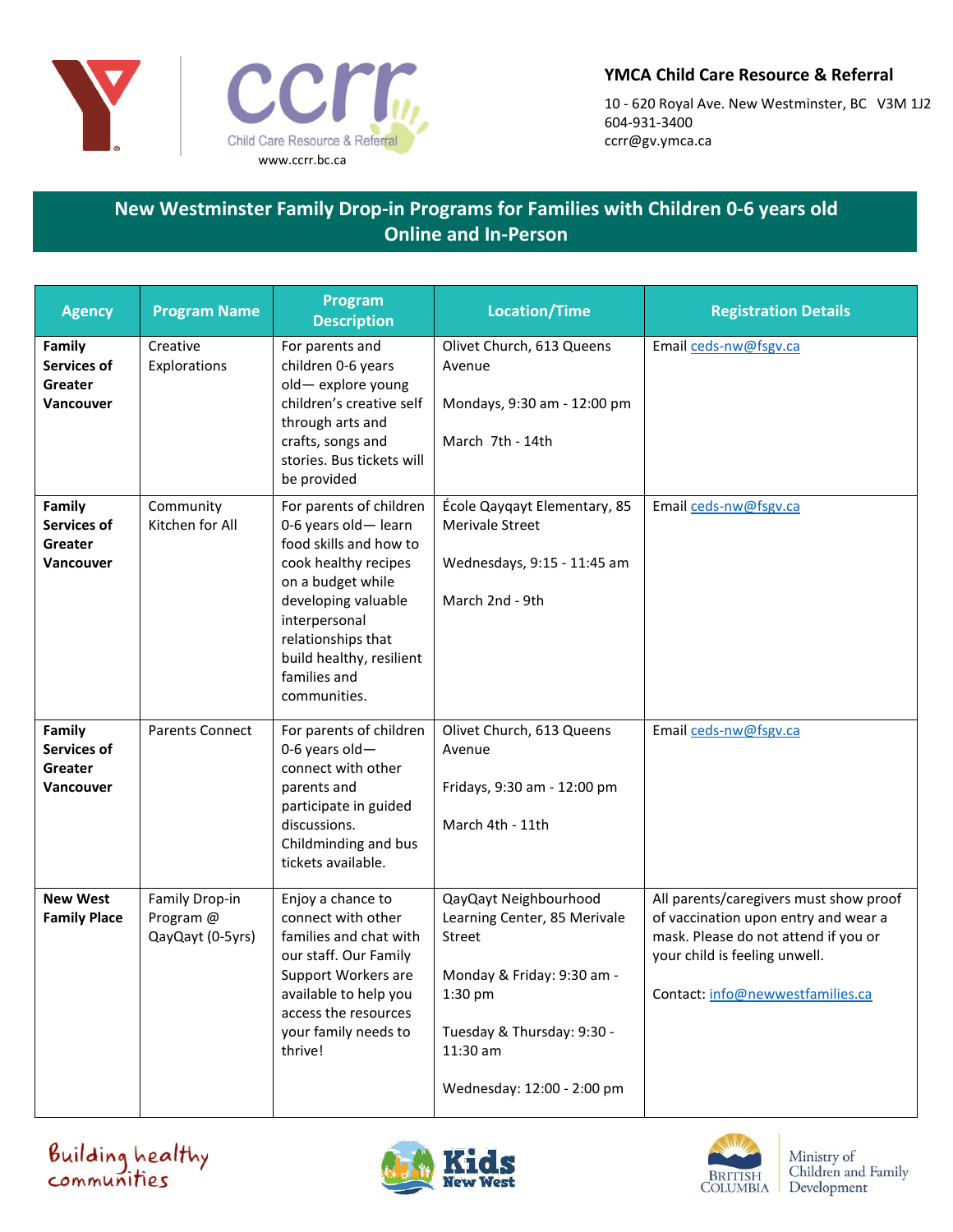

| <b>Agency</b>                                      | <b>Program Name</b>                               | Program<br><b>Description</b>                                                                                                                                                                         | <b>Location/Time</b>                                                                          | <b>Registration Details</b>                                                                                                                                                                 |
|----------------------------------------------------|---------------------------------------------------|-------------------------------------------------------------------------------------------------------------------------------------------------------------------------------------------------------|-----------------------------------------------------------------------------------------------|---------------------------------------------------------------------------------------------------------------------------------------------------------------------------------------------|
| <b>New West</b><br><b>Family Place</b>             | Family Drop-in<br>Program @<br>Massey (0-5yrs)    | Enjoy a chance to<br>connect with other<br>families and chat with<br>our staff. Our Family<br>Support Workers are<br>available to help you<br>access the resources<br>your family needs to<br>thrive! | Massey Theatre Gym, 735 8th<br>Avenue<br>Monday, Wednesday, and<br>Friday:<br>9:30 - 11:30 am | All parents/caregivers must show proof<br>of vaccination upon entry and wear a<br>mask. Please do not attend if you or<br>your child is feeling unwell.<br>Contact: info@newwestfamilies.ca |
| <b>New</b><br>Westminster<br><b>Public Library</b> | Storytime (2-5yrs)                                | Join us for fun stories,<br>rhymes, and songs for<br>preschoolers                                                                                                                                     | Online via Zoom<br>Tuesdays, 10:30 - 11:00 am<br>March 1st - 8th                              | Please email youth@nwpl.ca for the<br>Zoom link<br>Questions? Email youth@nwpl.ca or call<br>604-527-4677.                                                                                  |
| <b>New</b><br>Westminster<br><b>Public Library</b> | Babytime (0-23<br>months)                         | Connect with other<br>parents and spend<br>quality time with your<br>little one as we learn<br>rhymes, sing songs,<br>and read stories for<br>babies.                                                 | Online via Zoom<br>Wednesdays, 10:30 - 11:00<br>am<br>March 2nd - 9th                         | Please email youth@nwpl.ca for the<br>Zoom link<br>Questions? Email youth@nwpl.ca or call<br>604-527-4677.                                                                                  |
| <b>Purpose</b><br><b>Society</b>                   | <b>Pitter Patter</b><br>Circle TIme (0-<br>3yrs)  | Join us for a fun filled<br>indoor program!<br>Come play, make new<br>friends, participate in<br>circle time, nibble on<br>healthy snacks, etc.                                                       | Purpose Society, 422 6 <sup>th</sup><br><b>Street</b><br>Mondays, 10:00 - 11:30 am            | Pre-registration required.<br>To register or for more information<br>email mail@purposesociety.org or call<br>778-727-0786                                                                  |
| Purpose<br><b>Society</b>                          | Family Circle (3-<br>6yrs)                        | Enjoy family playtime,<br>stories, songs, arts &<br>crafts and make new<br>friends and<br>connections with<br>other families.                                                                         | Purpose Society, 422 6 <sup>th</sup><br>Street<br>Thursdays, 10:00 - 11:30 am                 | Pre-registration required.<br>To register or for more information<br>email mail@purposesociety.org or call<br>778-727-0786                                                                  |
| Spirit of the<br>Children<br><b>Society</b>        | <b>Soaring Eagles</b><br>Circle Time (0-<br>6yrs) | Join us for circle time<br>on Zoom!                                                                                                                                                                   | Online via Zoom<br>Thursdays, 3:00 - 3:45 pm<br>Fridays, 10:30 - 11:15 am                     | Register at 604-524-9113 or contact<br>Tara at t.hahn@sotcs.ca                                                                                                                              |